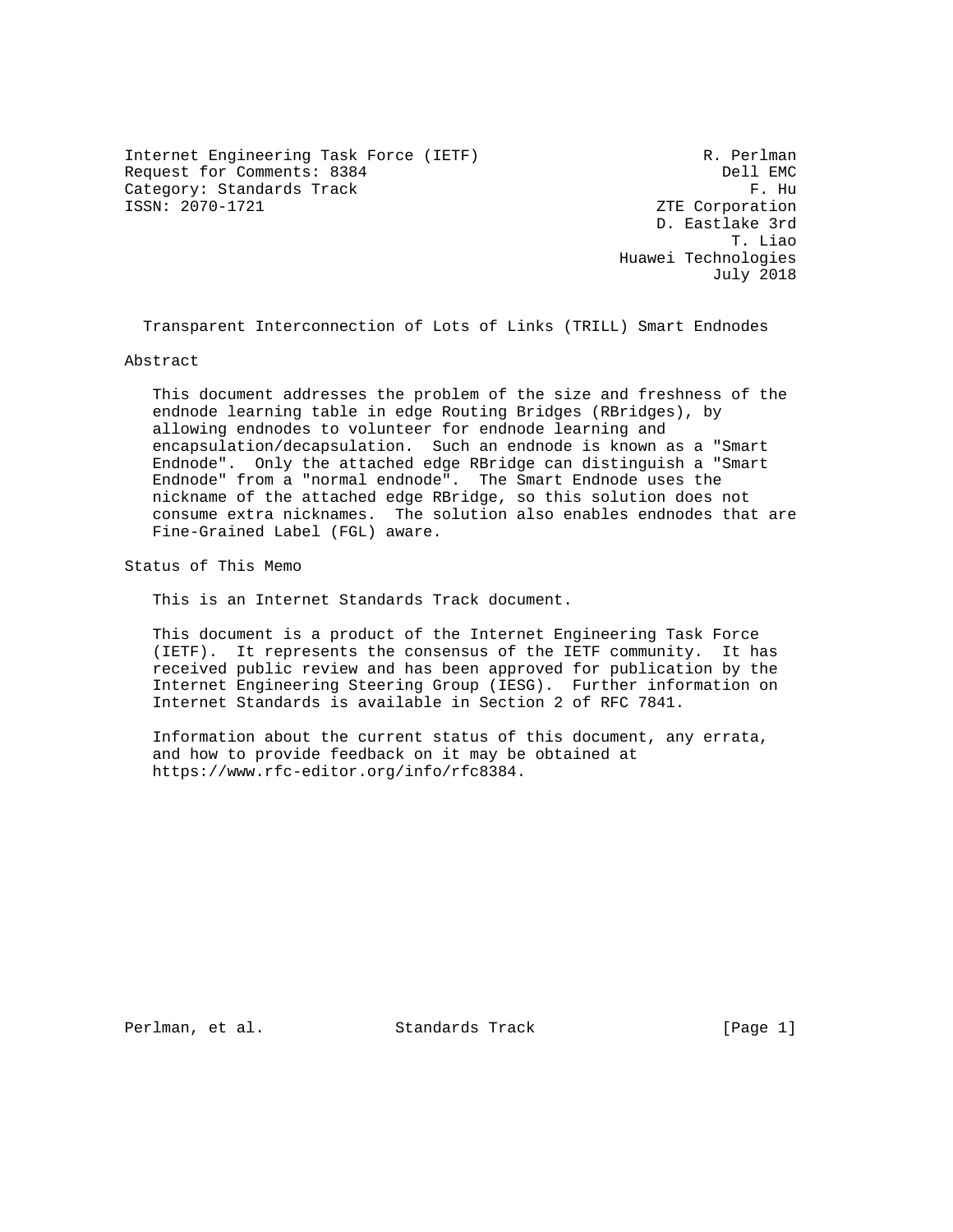# Copyright Notice

 Copyright (c) 2018 IETF Trust and the persons identified as the document authors. All rights reserved.

 This document is subject to BCP 78 and the IETF Trust's Legal Provisions Relating to IETF Documents (https://trustee.ietf.org/license-info) in effect on the date of publication of this document. Please review these documents carefully, as they describe your rights and restrictions with respect

 to this document. Code Components extracted from this document must include Simplified BSD License text as described in Section 4.e of the Trust Legal Provisions and are provided without warranty as described in the Simplified BSD License.

Table of Contents

| Conventions Used in This Document<br>2.                 | 3            |
|---------------------------------------------------------|--------------|
| 2.1.                                                    | 3            |
| Requirements Language<br>2.2.                           | 4            |
| $\overline{3}$ .                                        | 4            |
| Smart-Hello Mechanism between Smart Endnode and RBridge | 6            |
| Smart-Hello Encapsulation<br>4.1.                       | 6            |
| Edge RBridge's Smart-Hello<br>4.2.                      | $\mathsf{R}$ |
| 4.3. Smart Endnode's Smart-Hello                        | -8           |
|                                                         | 1 O          |
| 5.1. Data-Packet Processing for Smart Endnodes          | 10           |
| 5.2. Data-Packet Processing for Edge RBridge            | 11           |
| б.                                                      | 12           |
| 7.                                                      | 13           |
| 8.                                                      | 14           |
| 9.                                                      | 15           |
| Normative References<br>9.1.                            | 15           |
| 9.2. Informative References                             | 16           |
|                                                         | 16           |
|                                                         | 17           |

Perlman, et al. Standards Track [Page 2]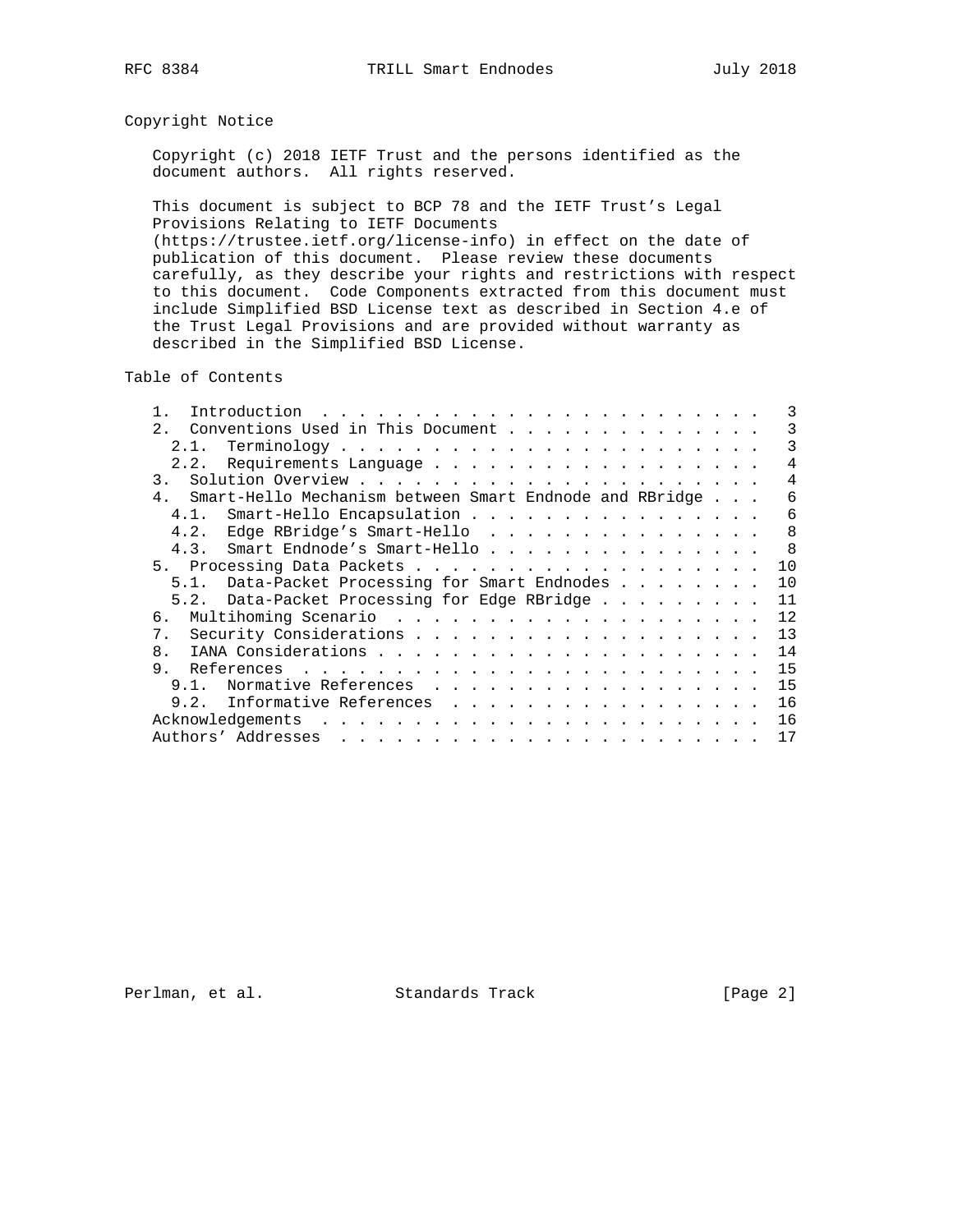### 1. Introduction

 The IETF TRILL (Transparent Interconnection of Lots of Links) protocol [RFC6325] [RFC7780] provides optimal pair-wise data frame forwarding without configuration, safe forwarding even during periods of temporary loops, and support for multipathing of both unicast and multicast traffic. TRILL accomplishes this by using IS-IS [IS-IS] [RFC7176] link state routing and encapsulating traffic using a header that includes a hop count. Devices that implement TRILL are called "RBridges" (Routing Bridges) or "TRILL Switches".

 An RBridge that attaches to endnodes is called an "edge RBridge" or "edge TRILL Switch", whereas one that exclusively forwards encapsulated frames is known as a "transit RBridge" or "transit TRILL Switch". An edge RBridge traditionally is the one that encapsulates a native Ethernet frame with a TRILL header or that receives a TRILL encapsulated packet and decapsulates the TRILL header. To encapsulate efficiently, the edge RBridge must keep an "endnode table" consisting of (Media Access Control (MAC), Data Label, TRILL egress switch nickname) sets, for those remote MAC addresses in Data Labels currently communicating with endnodes to which the edge RBridge is attached.

 These table entries might be configured, received from End Station Address Distribution Information (ESADI) [RFC7357], looked up in a directory [RFC7067], or learned from decapsulating received traffic. If the edge RBridge has attached endnodes communicating with many remote endnodes, this table could become very large. Also, if a MAC address / Data Label pair in the table have moved to a different remote TRILL switch, it might be difficult for the edge RBridge to notice this quickly; and because the edge RBridge is encapsulating to the incorrect egress RBridge, the traffic will get lost.

2. Conventions Used in This Document

2.1. Terminology

BUM: Broadcast, Unknown unicast, and Multicast.

 Edge RBridge: An RBridge providing endnode service on at least one of its ports. It is also called an edge TRILL Switch.

Data Label: VLAN or FGL.

DRB: Designated RBridge [RFC6325].

ESADI: End Station Address Distribution Information [RFC7357].

Perlman, et al. Standards Track [Page 3]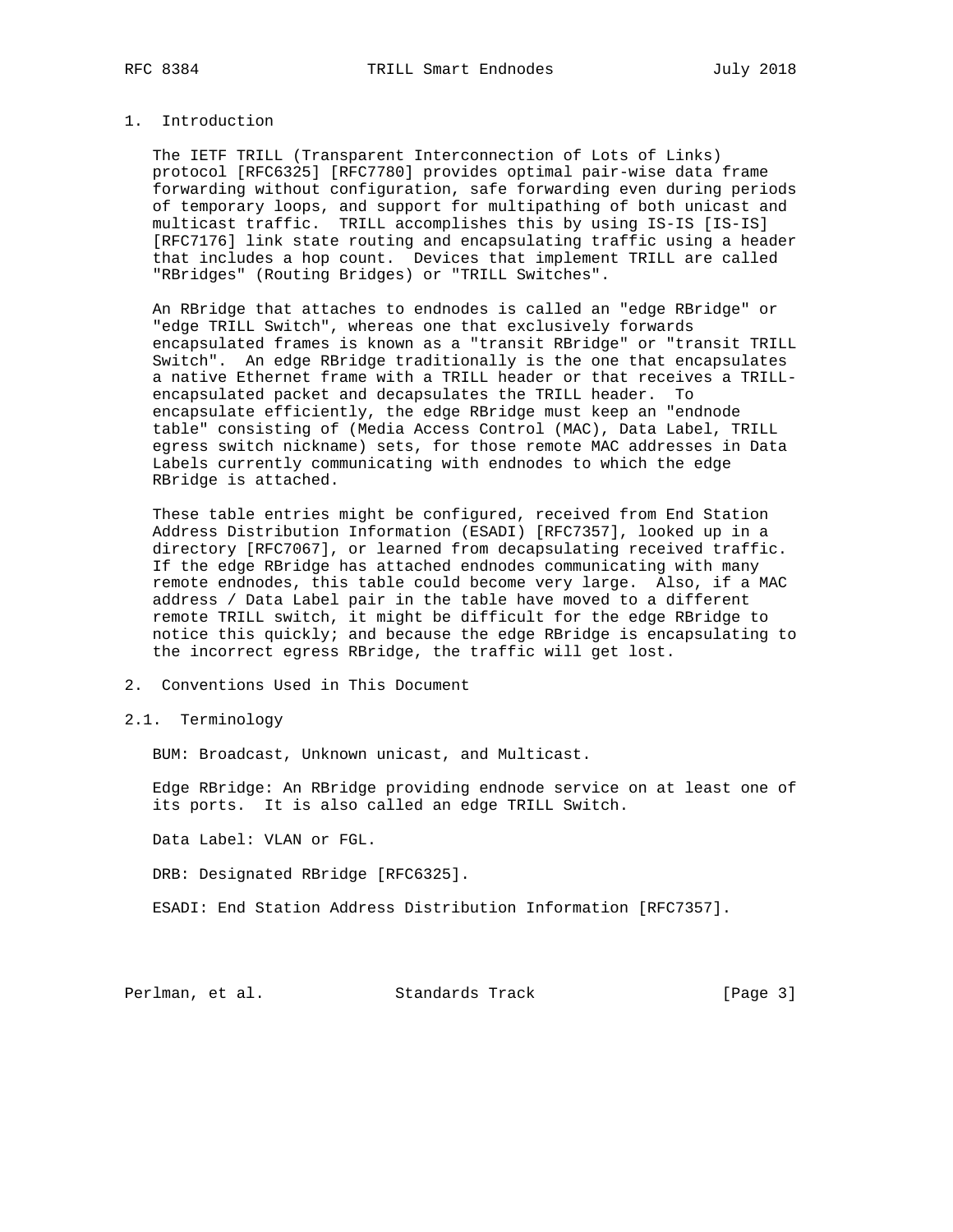FGL: Fine-Grained Label [RFC7172].

IS-IS: Intermediate System to Intermediate System [IS-IS].

LSP: Link State PDU.

PDU: Protocol Data Unit.

RBridge: Routing Bridge, an alternative name for a TRILL switch.

 Smart Endnode: An endnode that has the capability specified in this document including learning and maintaining (MAC, Data Label, nickname) entries and encapsulating/decapsulating TRILL frame.

 Transit RBridge: An RBridge that exclusively forwards encapsulated frames. It is also called a transit TRILL Switch.

 TRILL: Transparent Interconnection of Lots of Links [RFC6325][RFC7780].

 TRILL ES-IS: TRILL End System to Intermediate System, is a variation of TRILL IS-IS designed to operate on a TRILL link among and between one or more TRILL switches and end stations on that link [RFC8171].

 TRILL Switch: a device that implements the TRILL protocol; an alternative term for an RBridge.

2.2. Requirements Language

 The key words "MUST", "MUST NOT", "REQUIRED", "SHALL", "SHALL NOT", "SHOULD", "SHOULD NOT", "RECOMMENDED", "NOT RECOMMENDED", "MAY", and "OPTIONAL" in this document are to be interpreted as described in BCP 14 [RFC2119] [RFC8174] when, and only when, they appear in all capitals, as shown here.

3. Solution Overview

 The Smart Endnode solution defined in this document addresses the problem of the size and freshness of the endnode learning table in edge RBridges. An endnode E, attached to an edge RBridge R, tells R that E would like to be a "Smart Endnode", which means that E will encapsulate and decapsulate the TRILL frame, using R's nickname. Because E uses R's nickname, this solution does not consume extra nicknames.

Perlman, et al. Standards Track [Page 4]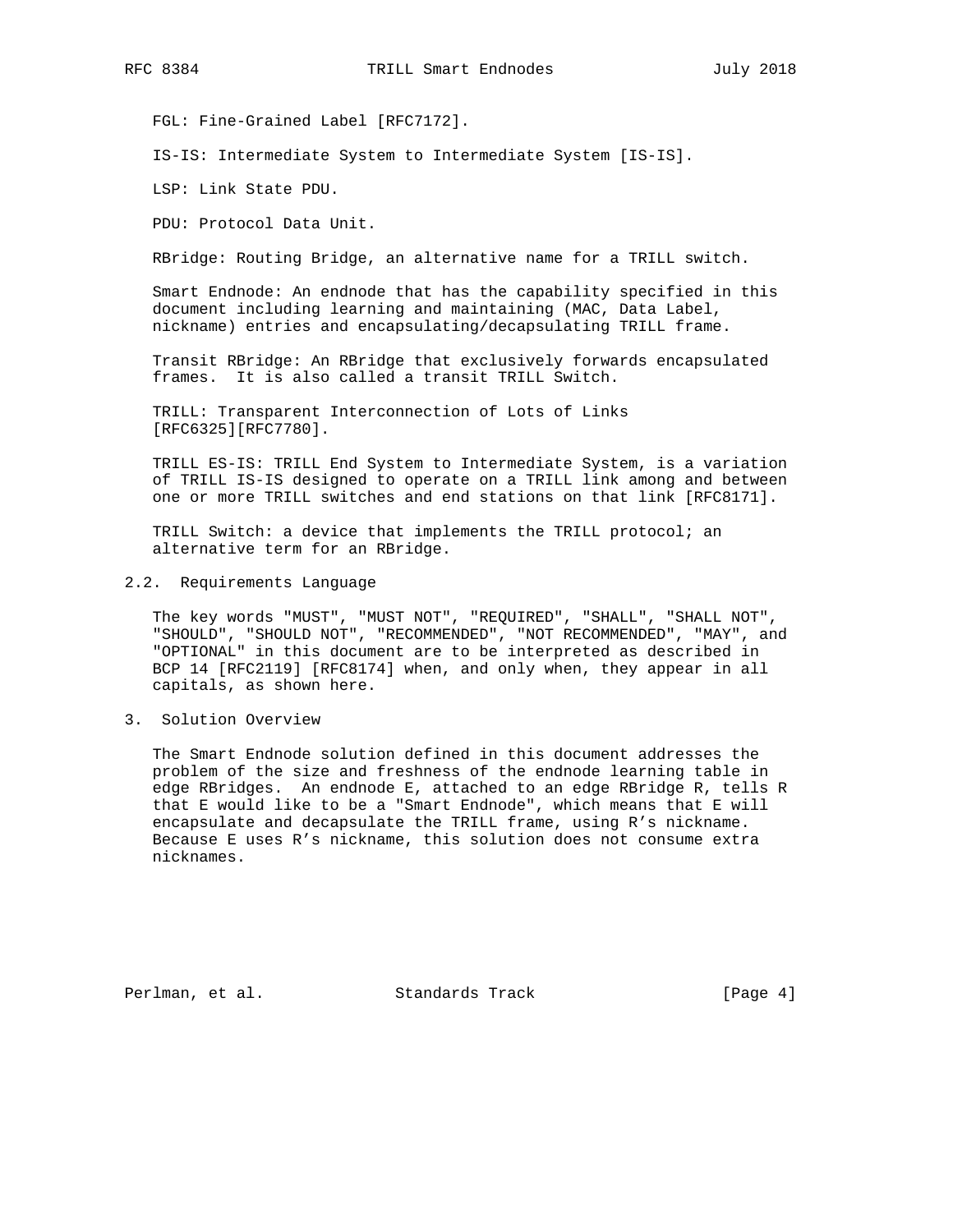Take Figure 1 as the example Smart Endnode scenario: RB1, RB2, and RB3 are the RBridges in the TRILL domain and SE1 and SE2 are the Smart Endnodes that can encapsulate and decapsulate the TRILL packets. RB1 is the edge RB to which SE1 and SE2 have attached. RB1 assigns one of its nicknames to be used by SE1 and SE2.

 Each Smart Endnode, SE1 and SE2, uses RB1's nickname when encapsulating and maintains an endnode table of (MAC, Data Label, TRILL egress switch nickname) for remote endnodes that it (SE1 or SE2) is corresponding with. RB1 does not decapsulate packets destined for SE1 or SE2 and does not learn (MAC, Data Label, TRILL egress switch nickname) for endnodes corresponding with SE1 or SE2, but RB1 does decapsulate and does learn (MAC, Data Label, TRILL egress switch nickname) for any endnodes attached to RB1 that have not declared themselves to be Smart Endnodes.

 Just as an RBridge learns and times out (MAC, Data Label, TRILL egress switch nickname), Smart Endnodes SE1 and SE2 also learn and time out endnode entries. However, SE1 and SE2 might also determine, through ICMP messages or other techniques that an endnode entry is not successfully reaching the destination endnode, and it can be deleted, even if the entry has not timed out.

 If SE1 wishes to correspond with destination MAC D, and no endnode entry exists, SE1 will encapsulate the packet as an unknown destination, or consult a directory [RFC7067] (just as an RBridge would do if there was no endnode entry).



Figure 1: Smart Endnode Scenario

Perlman, et al. Standards Track [Page 5]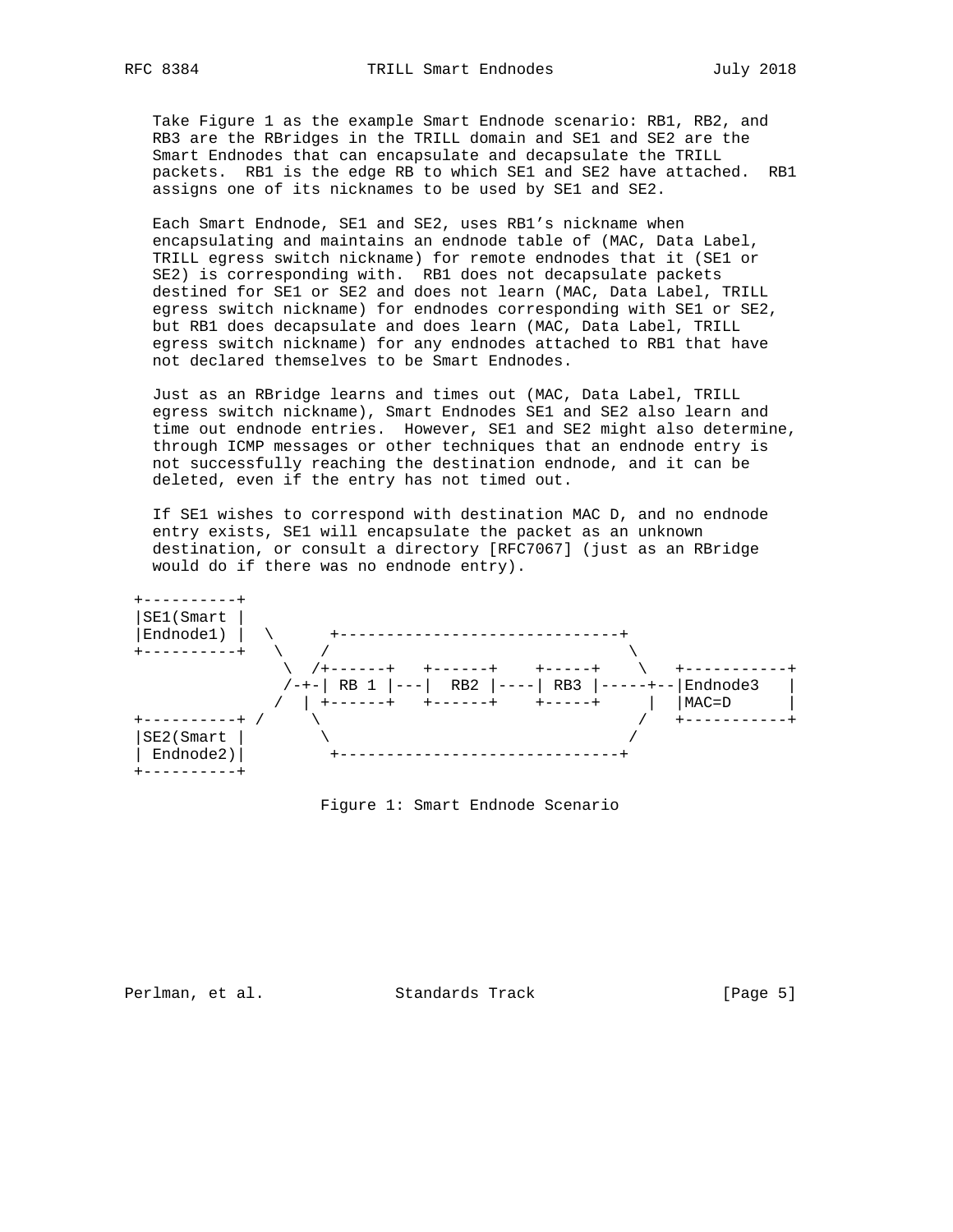The mechanism in this document is that the Smart Endnode SE1 issues a Smart-Hello, indicating SE1's desire to act as a Smart Endnode, together with the set of MAC addresses and Data Labels that SE1 owns. The Smart-Hello is used to announce the Smart Endnode capability and parameters (such as MAC address, Data Label, etc.). The Smart-Hello is a type of TRILL ES-IS PDU, which is specified in Section 5 of [RFC8171]. The detailed content for a Smart Endnode's Smart-Hello is defined in Section 4.

 If RB1 supports having a Smart Endnode neighbor, it also sends Smart- Hellos. The Smart Endnode learns from RB1's Smart-Hellos what RB1's nickname is and which trees RB1 can use when RB1 ingresses multi destination frames. Although Smart Endnode SE1 transmits Smart- Hellos, it does not transmit or receive Link State PDUs (LSPs) or Extended Level 1 Flooding Scope (E-L1FS) FS LSPs [RFC7780].

 Since a Smart Endnode can encapsulate TRILL Data packets, it can cause the Inner.Label to be a Fine-Grained Label [RFC7172]; thus, this method supports FGL-aware endnodes. When and how a Smart Endnode decides to use the FGL instead of VLANs to encapsulate the TRILL Data packet is out of scope in this document.

4. Smart-Hello Mechanism between Smart Endnode and RBridge

The subsections below describe Smart-Hello messages.

4.1. Smart-Hello Encapsulation

 Although a Smart Endnode is not an RBridge, does not send LSPs or maintain a copy of the link state database, and does not perform routing calculations, it is required to have a "Hello" mechanism (1) to announce to edge RBridges that it is a Smart Endnode and (2) to tell them what MAC addresses it is handling in what Data Labels. Similarly, an edge RBridge that supports Smart Endnodes needs a message (1) to announce that support, (2) to inform Smart Endnodes what nickname to use for ingress and what nickname(s) can be used as egress nickname in a multi-destination TRILL Data packet, and (3) the list of Smart Endnodes it knows about on that link.

 The messages sent by Smart Endnodes and by edge RBridges that support Smart Endnodes are called "Smart-Hellos". The Smart-Hello is a type of TRILL ES-IS PDU, which is specified in [RFC8171].

Perlman, et al. Standards Track [Page 6]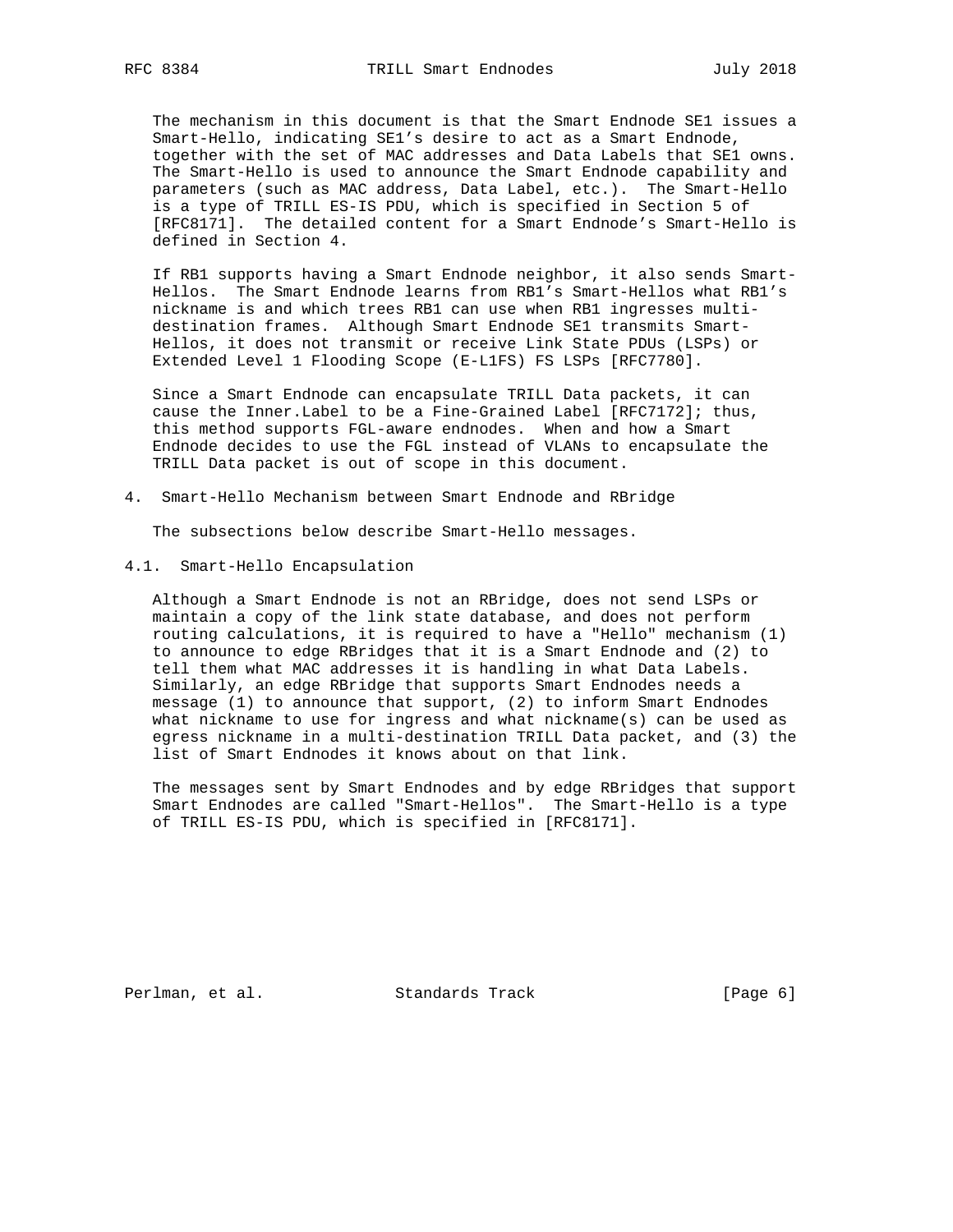The Smart-Hello Payload, both for Smart-Hellos sent by Smart Endnodes and for Smart-Hellos sent by edge RBridges, consists of TRILL IS-IS TLVs as described in the following two subsections. The non-extended format is used so TLVs, sub-TLVs, and APPsub-TLVs have an 8-bit size and type field. Both types of Smart-Hellos MUST include a Smart- Parameters APPsub-TLV as follows inside a TRILL GENINFO TLV:

 +-+-+-+-+-+-+-+-+- |Smart-Parameters| (1 byte) +-+-+-+-+-+-+-+-+- Length | (1 byte) .<br>+-+-+-+-+-+-+-+-+-+-+-+-+-+-+-+-+-+ | Holding Time | (2 bytes) +-+-+-+-+-+-+-+-+-+-+-+-+-+-+-+-+ | Flags | (2 bytes) +-+-+-+-+-+-+-+-+-+-+-+-+-+-+-+-+

Figure 2: Smart-Parameters APPsub-TLV

- o Type: APPsub-TLV type Smart-Parameters, value is 22.
- o Length: 4.
- o Holding Time: A time in seconds as an unsigned integer. It has the same meaning as the Holding Time field in IS-IS Hellos [IS-IS]. A Smart Endnode and an edge RBridge supporting Smart Endnodes MUST send a Smart-Hello at least three times during their Holding Time. If no Smart-Hellos are received from a Smart Endnode or edge RBridge within the most recent Holding Time it sent, it is assumed that it is no longer available.
- o Flags: At this time, all of the Flags are reserved and MUST be sent as zero and ignored on receipt.
- o If more than one Smart-Parameters APPsub-TLV appears in a Smart- Hello, the first one is used and any following ones are ignored. If no Smart-Parameters APPsub-TLVs appear in a Smart-Hello, that Smart-Hello is ignored.

Perlman, et al. Standards Track [Page 7]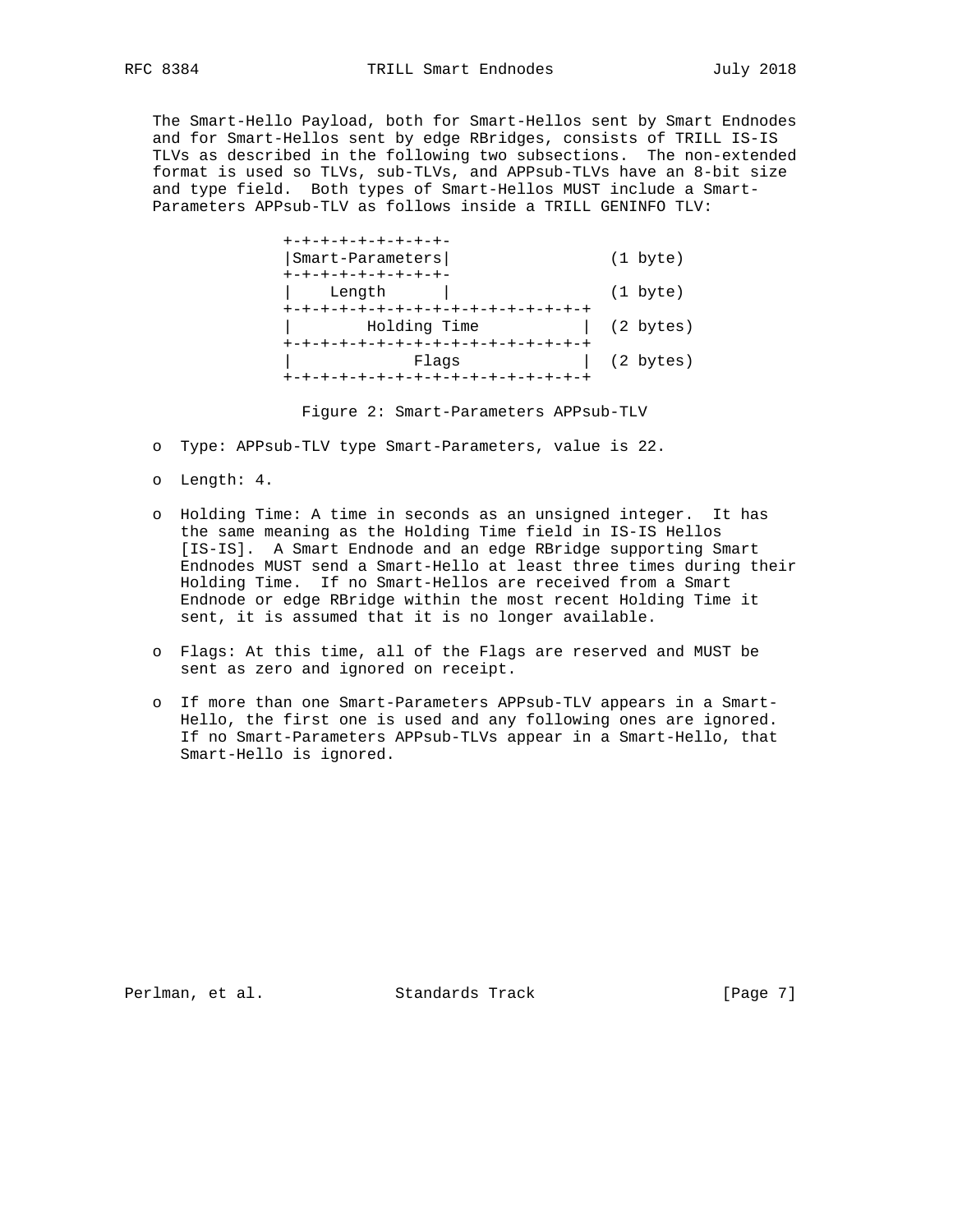4.2. Edge RBridge's Smart-Hello

 The edge RBridge's Smart-Hello contains the following information in addition to the Smart-Parameters APPsub-TLV:

- o RBridge's nickname. The nickname sub-TLV, specified in Section 2.3.2 in [RFC7176], is reused here carried inside a TLV 242 (IS-IS router capability) in a Smart-Hello frame. If more than one nickname appears in the Smart-Hello, the first one is used and the following ones are ignored.
- o Trees that RB1 can use when ingressing multi-destination frames. The Tree Identifiers sub-TLV, specified in Section 2.3.4 in [RFC7176], is reused here.
- o Smart Endnode neighbor list. The TRILL Neighbor TLV, specified in section 2.5 in [RFC7176], is reused for this purpose.
- o An Authentication TLV MAY also be included.
- 4.3. Smart Endnode's Smart-Hello

 A new APPsub-TLV (Smart-MAC TLV) for use by Smart Endnodes is as defined below. In addition, there will be a Smart-Parameters APPsub- TLV and there MAY be an Authentication TLV in a Smart Endnode Smart- Hello.

 If there are several VLANs/FGL Data Labels for that Smart Endnode, the Smart-MAC APPsub-TLV is included several times in the Smart Endnode's Smart-Hello. This APPsub-TLV appears inside a TRILL GENINFO TLV.

Perlman, et al. Standards Track [Page 8]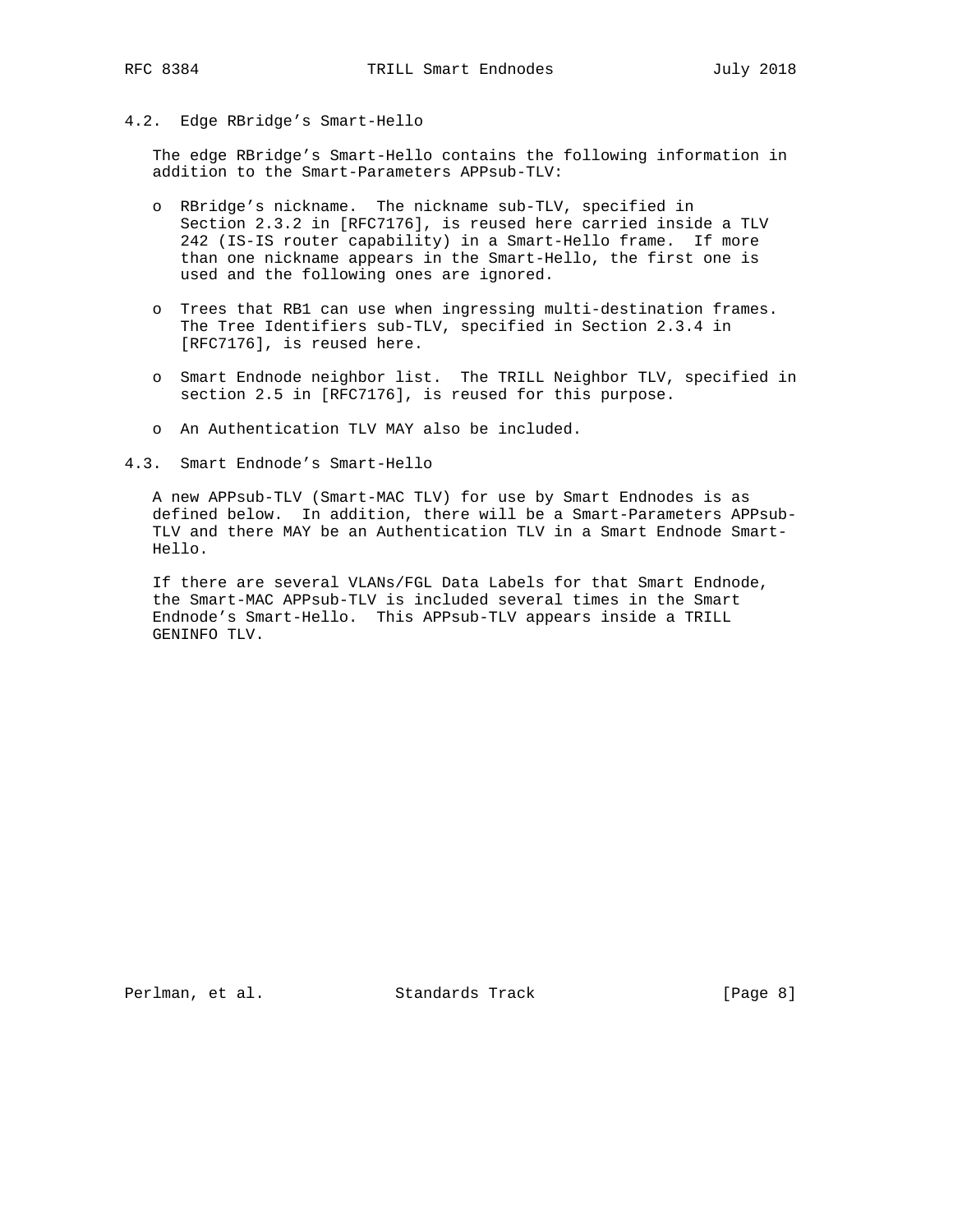| +-+-+-+-+-+-+-+-+ |                                                                      |
|-------------------|----------------------------------------------------------------------|
| Type=Smart-MAC    | $(1 \text{byte})$                                                    |
| +-+-+-+-+-+-+-+-+ |                                                                      |
| Length            | $(1 \text{byte})$                                                    |
|                   |                                                                      |
| RSV<br>FI<br>MI   | VLAN/FGL Data Label   (4 bytes)                                      |
|                   |                                                                      |
|                   | $MAC(1)$ (6 bytes)                                                   |
|                   |                                                                      |
|                   |                                                                      |
|                   | +-+-+-+-+-+-+-+-+-+-+-+-+-+-+-+-+-+-+-,, ,+-+-+-+-+-+-+-+-+-+-+-+-+- |
|                   | MAC (N) (6 bytes)                                                    |
|                   |                                                                      |

#### Figure 3: Smart-MAC APPsub-TLV

- o Type: TRILL APPsub-TLV Type Smart-MAC, value is 23.
- o Length: Total number of bytes contained in the value field of the TLV, that is, the sum of the length of the F/M/RSV/FGL Data Label fields and six times the number of MAC addresses present. So, if there are n MAC addresses, this is 4+6\*n.
- o F: 1 bit. If it is set to 1, it indicates that the endnode supports FGL Data Labels [RFC7172], and that this Smart-MAC APPsub-TLV has an FGL in the following VLAN/FGL field. Otherwise, the VLAN/FGL Data Label field is a VLAN ID. (See below for the format of the VLAN/FGL Data Label field).
- o M: 1 bit. If it is set to 1, it indicates multihoming (see Section 6). If it is set to 0, it indicates that the Smart Endnodes are not using multihoming.
- o RSV: 6 bits; reserved for the future use.
- o VLAN/FGL Data Label: 24 bits. If F is 1, this field is a 24-bit FGL Data Label for all subsequent MAC addresses in this APPsub- TLV. Otherwise, if F is 0, the lower 12 bits are the VLAN of all subsequent MAC addresses in this APPsub-TLV, and the upper 12 bits are not used (sent as zero and ignored on receipt). If there is no VLAN/FGL Data Label specified, the VLAN/FGL Data Label is zero.
- o MAC(i): This is a 48-bit MAC address reachable in the Data Label sent by the Smart Endnode that is announcing this APPsub-TLV.

Perlman, et al. Standards Track [Page 9]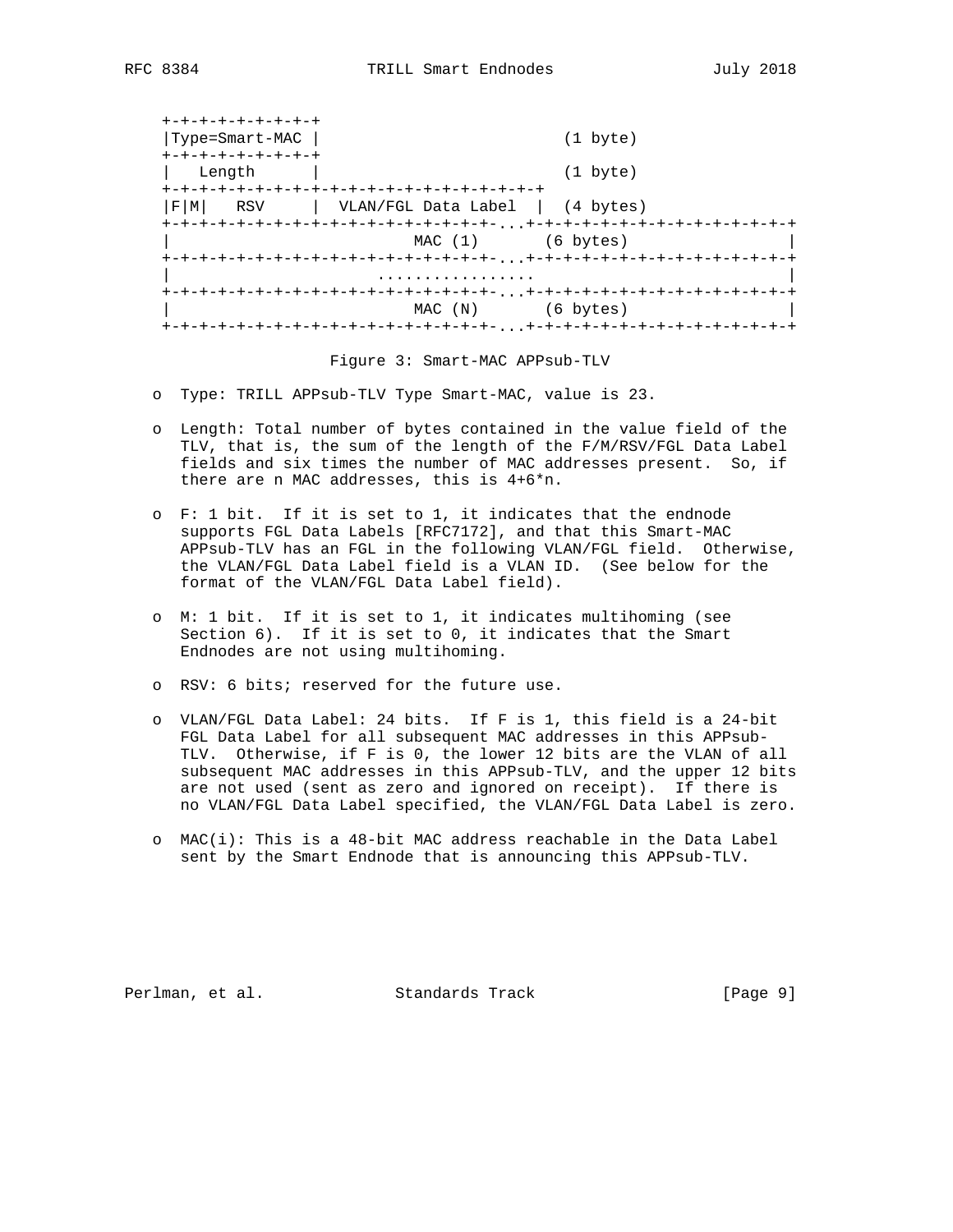5. Processing Data Packets

 The subsections below specify the processing of Smart Endnode data packets. All TRILL Data packets sent to or from Smart Endnodes are sent in the Designated VLAN [RFC6325] of the local link but do not necessarily have to be VLAN tagged.

5.1. Data-Packet Processing for Smart Endnodes

 A Smart Endnode does not issue or receive LSPs or E-L1FS FS LSPs or calculate topology. It does the following:

- o A Smart Endnode maintains an endnode table of (the MAC address of remote endnode, Data Label, the nickname of the edge RBridge's attached) entries of end nodes with which the Smart Endnode is communicating. Entries in this table are populated the same way that an edge RBridge populates the entries in its table:
	- \* learning from (source MAC address ingress nickname) on packets it decapsulates.
	- \* by querying a directory [RFC7067].
	- \* by having some entries configured.
- o When Smart Endnode SE1 wishes to send unicast frame to remote node D, if the (MAC address of remote endnode D, Data Label, nickname) entry is in SE1's endnode table, SE1 encapsulates the ingress nickname as the nickname of the RBridge (RB1), egress nickname as indicated in D's table entry. If D is unknown, SE1 either queries a directory or encapsulates the packet as a multi-destination frame, using one of the trees that RB1 has specified in RB1's Smart-Hello. The mechanism for querying a directory is given in [RFC8171].
- o When SE1 wishes to send a Broadcast, Unknown Unicast, and Multicast (BUM) packet to the TRILL campus, SE1 encapsulates the packet using one of the trees that RB1 has specified.

 If the Smart Endnode SE1 sends a multi-destination TRILL Data packet, the destination MAC of the outer Ethernet is the All-RBridges multicast address.

 The Smart Endnode SE1 need not send Smart-Hellos as frequently as normal RBridges. These Smart-Hellos could be periodically unicast to the Appointed Forwarder RB1. In case RB1 crashes and restarts, or the DRB changes and SE1 receives the Smart-Hello without mentioning

Perlman, et al. Standards Track [Page 10]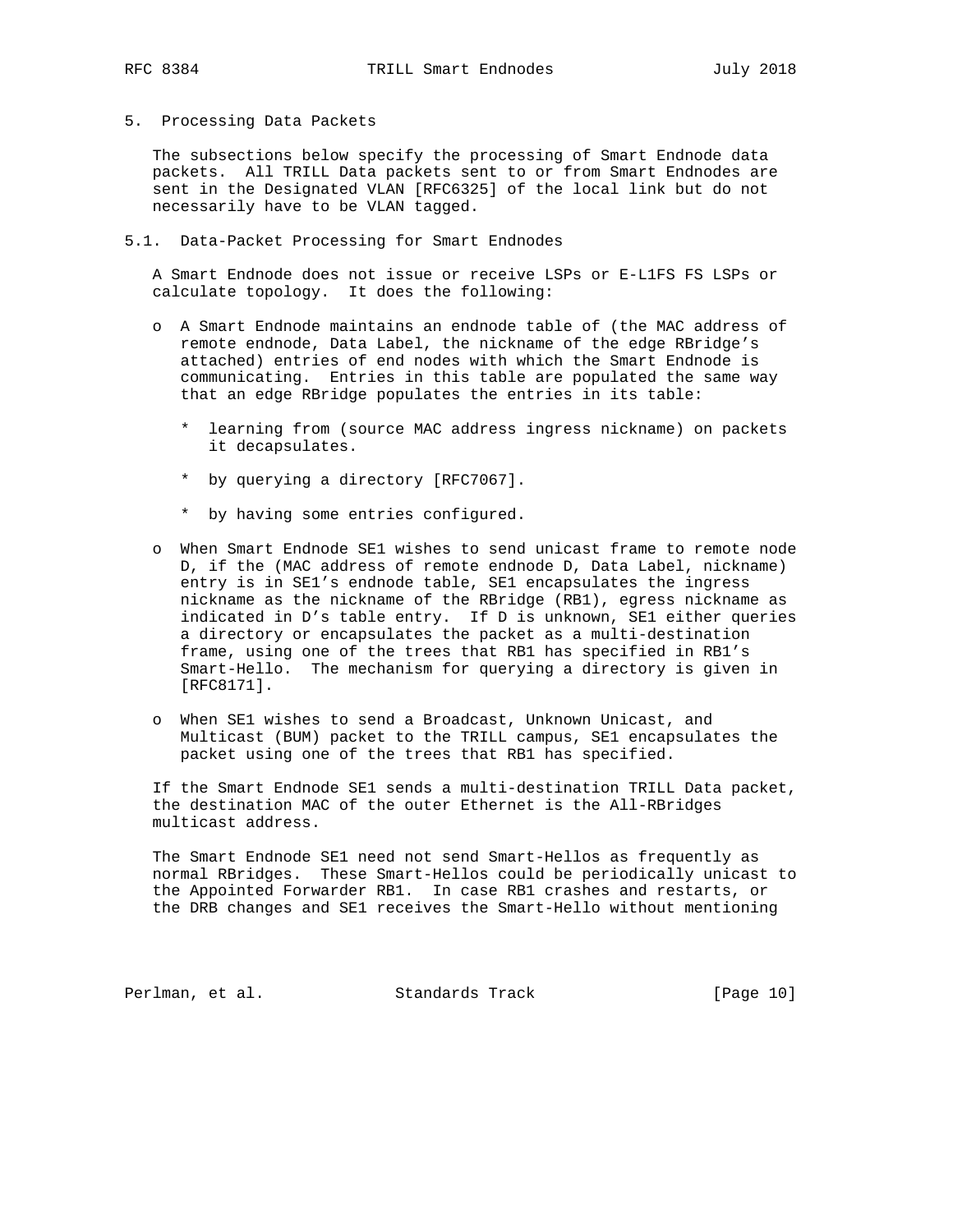SE1, SE1 SHOULD send a Smart-Hello immediately. If RB1 is Appointed Forwarder for any of the VLANs that SE1 claims, RB1 MUST list SE1 in its Smart-Hellos as a Smart Endnode neighbor.

5.2. Data-Packet Processing for Edge RBridge

 The attached edge RBridge processes and forwards TRILL Data packets based on the endnode property rather than for encapsulation and forwarding the native frames the same way as the traditional RBridges. There are several situations for the edge RBridges as follows:

- o If receiving an encapsulated unicast TRILL Data packet from a port with a Smart Endnode, with RB1's nickname as ingress, the edge RBridge RB1 forwards the frame to the specified egress nickname, as with any encapsulated frame. However, RB1 SHOULD filter the encapsulation frame based on the inner source MAC and Data Label as specified for the Smart Endnode. If the MAC (or Data Label) is not among the expected entries of the Smart Endnode, the frame would be dropped by the edge RBridge. If the edge RBridge does not perform this check, it makes it easier for a rogue end station to inject bogus TRILL Data packets into the TRILL campus.
- o If receiving a unicast TRILL Data packet with RB1's nickname as egress from the TRILL campus, and the destination MAC address in the enclosed packet is a MAC address that has been listed by a Smart Endnode, RB1 leaves the packet encapsulated to that Smart Endnode. The outer Ethernet destination MAC is the destination Smart Endnode's MAC address, the inner destination MAC address is either the Smart Endnode's MAC address or some other MAC address that the Smart Endnode advertised in its Smart Hello, and the outer Ethernet source MAC address is the RB1's port MAC address. The edge RBridge still decreases the Hop count value by 1, for there is one hop between the RB1 and Smart Endnode.
- o If receiving a multi-destination TRILL Data packet from a port with a Smart Endnode, RBridge RB1 forwards the TRILL encapsulation to the TRILL campus based on the distribution tree indicated by the egress nickname. If the egress nickname does not correspond to a distribution tree, the packet is discarded. If there are any normal endnodes (i.e., endnodes that are not Smart Endnodes) attached to the edge RBridge RB1, RB1 decapsulates the frame and sends the native frame to these ports possibly pruned based on multicast listeners, in addition to forwarding the multi destination TRILL frame to the rest of the campus.

Perlman, et al. Standards Track [Page 11]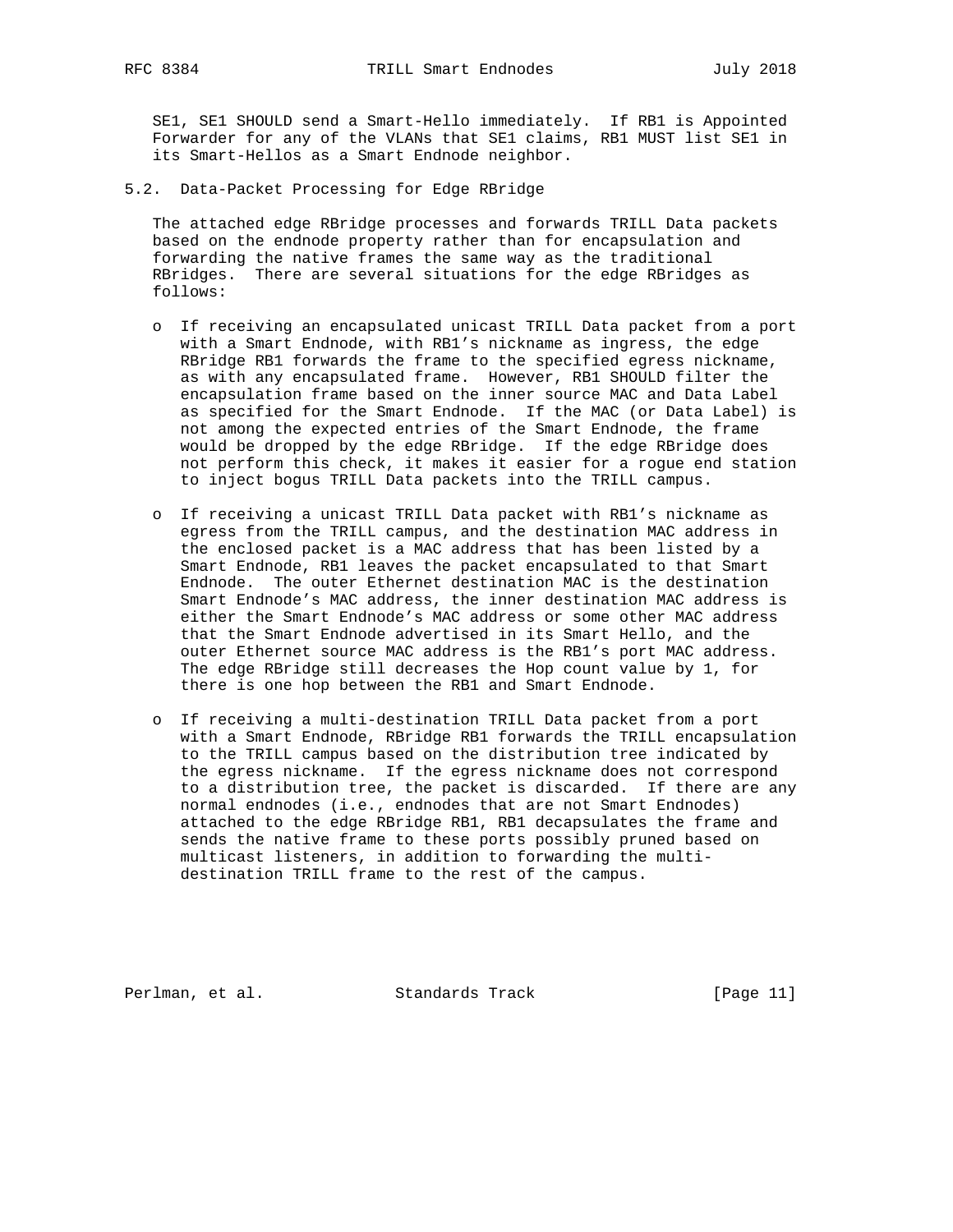- o If RB1 receives a native multi-destination data frame, which is sent by an endnode that is not a Smart Endnode, from a port, including hybrid endnodes (Smart Endnodes and endnodes that are not Smart Endnodes), RB1 will encapsulate it as multi-destination TRILL Data packet, and send the encapsulated multi-destination TRILL Data packet out that same port to the Smart Endnodes attached to the port, and also send the encapsulated multi destination TRILL Data packet to the TRILL campus through other ports.
- o If RB1 receives a multi-destination TRILL Data packet from a remote RBridge, and the exit port includes hybrid endnodes (Smart Endnodes and endnodes that are not Smart Endnodes), it sends two copies of multicast frames out the port, one as native and the other as a TRILL-encapsulated frame. When a Smart Endnode receives a multi-destination TRILL Data packet, it learns the remote (MAC address, Data Label, nickname) entry. A Smart Endnode ignores native data frames. A normal (non-Smart) endnode receives the native frame and learns the remote MAC address and ignores the TRILL Data packet. This transit solution may bring some complexity for the edge RBridge and waste network bandwidth resource, so avoiding the hybrid endnodes scenario by attaching the endnodes that are Smart and non-Smart to different ports is RECOMMENDED.
- 6. Multihoming Scenario

 Multihoming is a common scenario for the Smart Endnode. The Smart Endnode is on a link attached to the TRILL domain in two places: edge RBridges RB1 and RB2. Take Figure 4 as an example. The Smart Endnode SE1 is attached to the TRILL domain by RB1 and RB2 separately. Both RB1 and RB2 could announce their nicknames to SE1.



Figure 4: Multihoming Scenario

Perlman, et al. Standards Track [Page 12]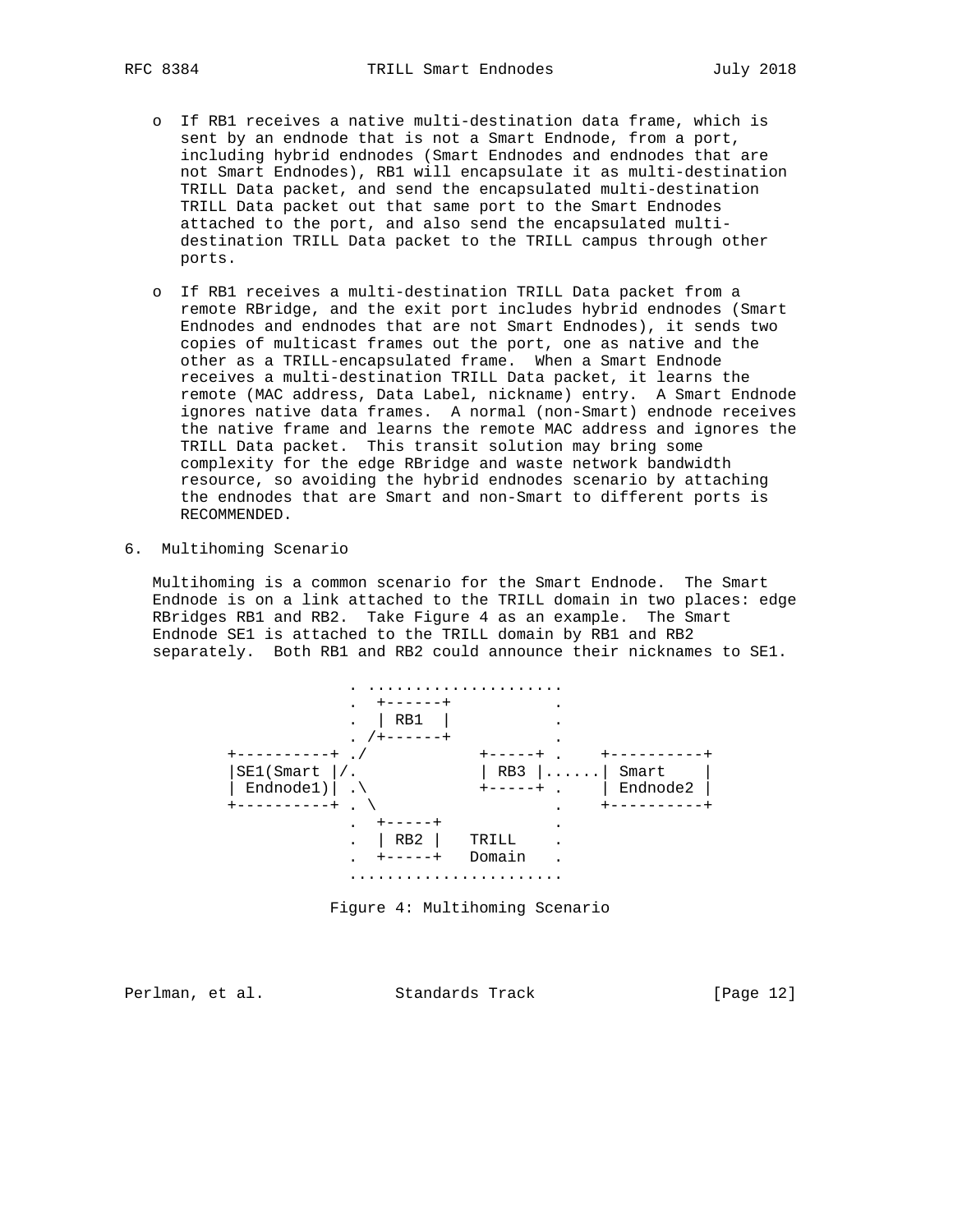Smart Endnode SE1 can choose either the nickname of RB1 or RB2 when encapsulating and forwarding a TRILL Data packet. If the active active load balance is considered for the multihoming scenario, the

 Smart Endnode SE1 could use both the nickname of RB1 and RB2 to encapsulate and forward TRILL Data packet. SE1 uses RB1's nickname when forwarding through RB1 and RB2's nickname when forwarding through RB2. This will cause MAC flip-flopping (see [RFC7379]) of the endnode table entry in the remote RBridges (or Smart Endnodes). The solution for the MAC flip-flopping issue is to set a multihoming bit in the RSV field of the TRILL Data packet. When remote RBridge RB3 or Smart Endnodes receive a data packet with the multihomed bit set, the endnode entries (SE1's MAC address, label, RB1's nickname) and (SE1's MAC address, label, RB2's nickname) will coexist as endnode entries in the remote RBridge. (An alternative solution would be to use the ESADI protocol to distribute multiple attachments of a MAC address of a multihoming group. The ESADI is deployed among the edge RBridges (see Section 5.3 of [RFC7357]).

7. Security Considerations

 Smart-Hellos can be secured by using Authentication TLVs based on [RFC5310]. If they are not secured, then it is easier for a rogue end station that does not posses the required keying material to be falsely recognized as a valid Smart Endnode.

 For general TRILL Security Considerations, see [RFC6325]. As stated there, since end stations are connected to edge RBridge ports by Ethernet, those ports MAY require end stations to authenticate themselves using [IEEE802.1X] and authenticate and encrypt traffic to/from the RBridge port with [IEEE802.1AE].

 If they misbehave, Smart Endnodes can forge arbitrary ingress and egress nicknames in the TRILL headers of the TRILL Data packets they construct. Decapsulating at egress RBridges or remote Smart Endnodes that believe such a forged ingress nickname would send future traffic destined for the inner-source MAC address of the TRILL data frame to the wrong edge RBridge if data-plane learning is in use. Because of this, an RBridge port should not be configured to support Smart Endnodes unless the end stations on that link are trusted or can be adequately authenticated.

 As with any end station, Smart Endnodes can forge the outer MAC addresses of packets they send (see Section 6 of [RFC6325].) Because they encapsulate TRILL Data packets, they can also forge inner MAC addresses. The encapsulation performed by Smart Endnodes also means they can send data in any Data Label, which means they must be trusted in order to enforce a security policy based on Data Labels.

Perlman, et al. Standards Track [Page 13]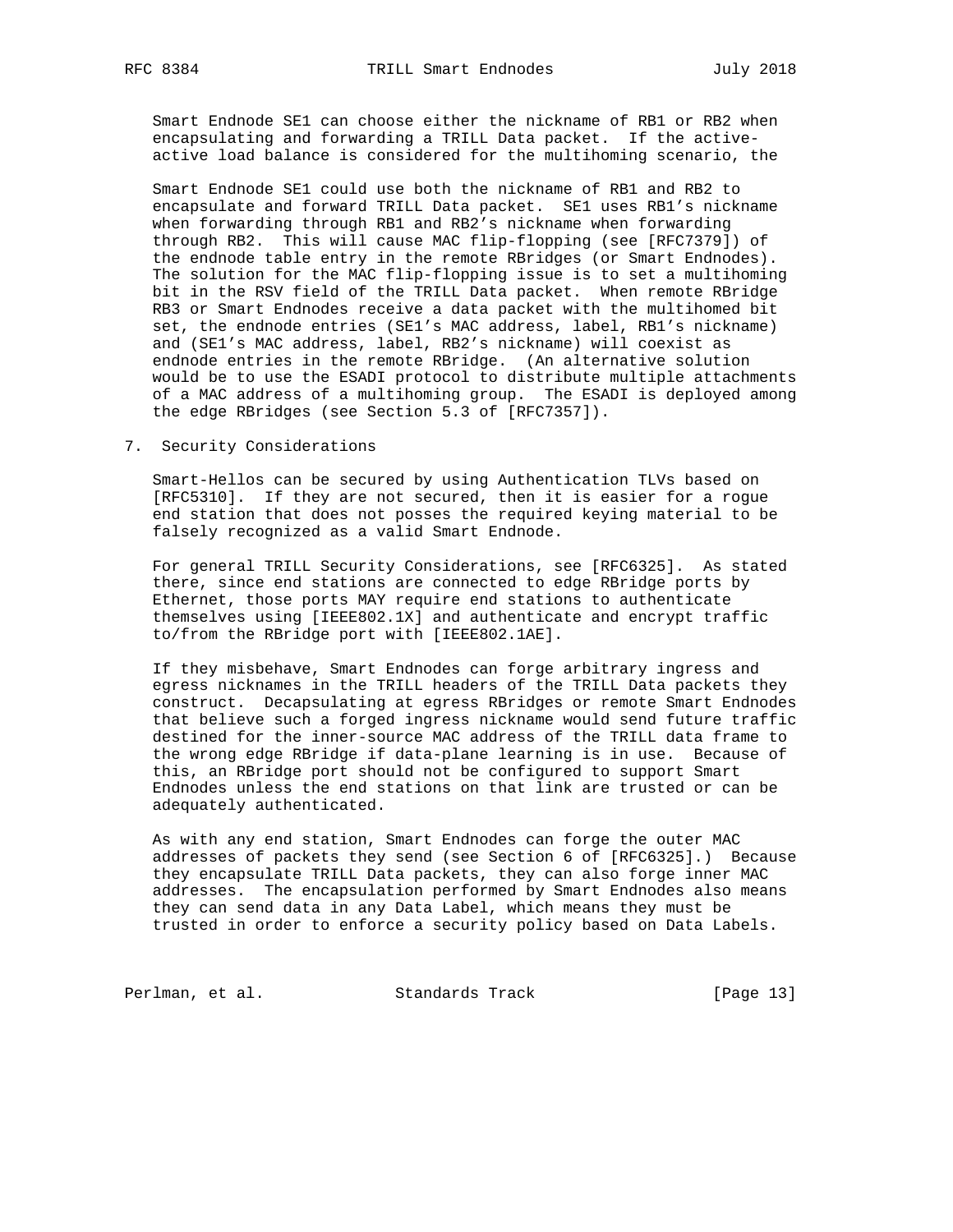The TRILL-Hello is a type of TRILL ES-IS and is defined in [RFC8171]. Receiving and processing TRILL-Hello for RBridges and Smart Endnodes would not bring more security and vulnerability issues than the TRILL ES-IS security defined in [RFC8171].

 For added security against the compromise of data due to its misdelivery for any reason, including the above, end-to-end encryption and authentication should be considered; that is, encryption and authentication from source end station to destination end station.

 The mechanism described in this document requires Smart Endnodes to be aware of the MAC address(es) of the TRILL edge RBridge(s) to which they are attached and the egress RBridge nickname from which the destination of the packets is reachable. With that information, Smart Endnodes can learn a substantial amount about the topology of the TRILL domain. Therefore, there could be a potential security risk when the Smart Endnodes are not trusted or are compromised.

8. IANA Considerations

 IANA has allocated APPsub-TLV type numbers for the Smart-MAC and Smart-Parameters APPsub-TLVs. The "TRILL APPsub-TLV Types under IS-IS TLV 251 Application Identifier 1" registry has been updated as follows.

| Protocol | Description      | Reference |
|----------|------------------|-----------|
| 22       | Smart-Parameters | RFC 8384  |
| 23       | Smart-MAC        | RFC 8384  |

Table 1

Perlman, et al. Standards Track [Page 14]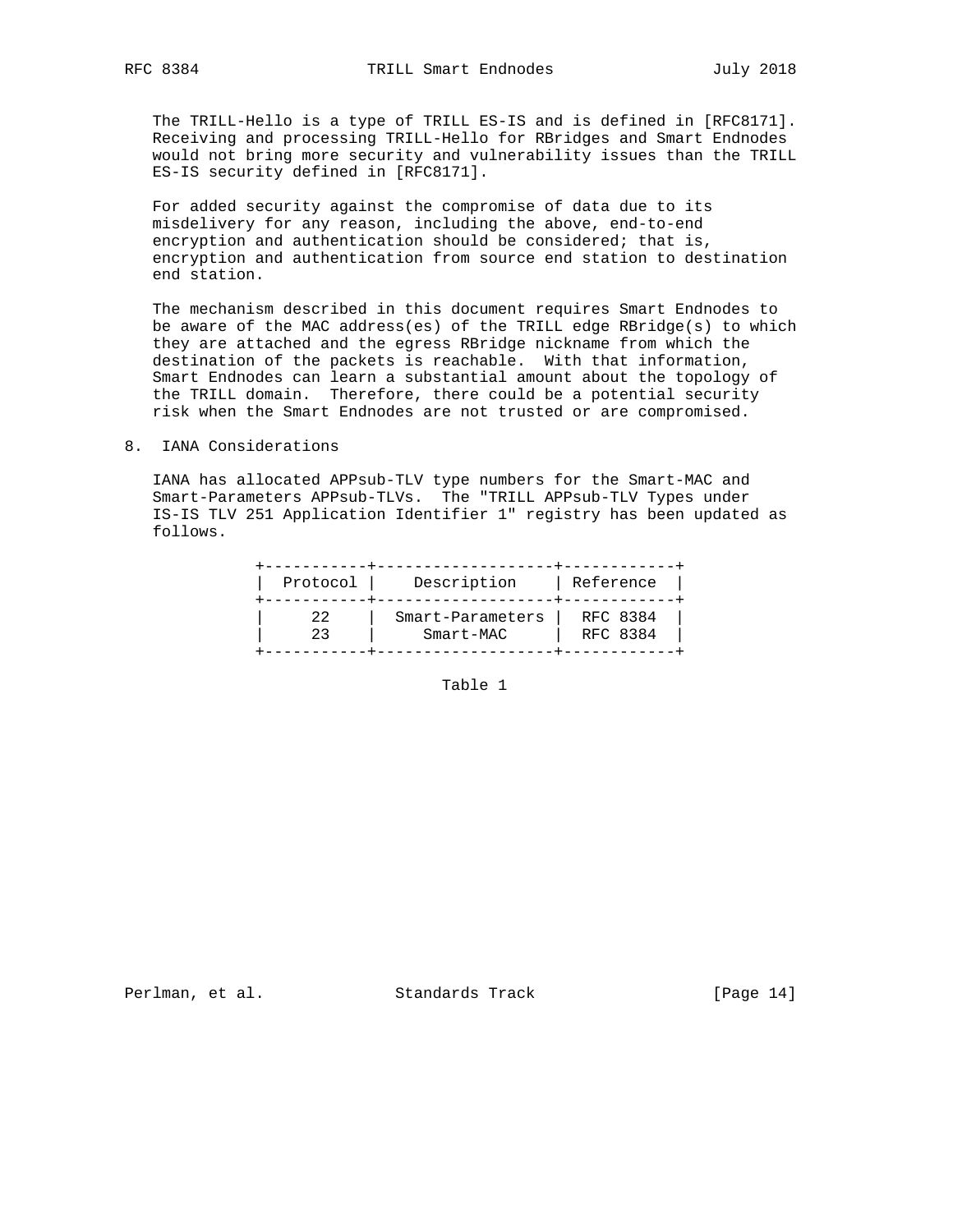# 9. References

- 9.1. Normative References
	- [IS-IS] International Organization for Standardization, "Information technology -- Telecommunications and information exchange between systems -- Intermediate System to Intermediate System intra-domain routeing information exchange protocol for use in conjunction with the protocol for providing the connectionless-mode network service (ISO 8473)", ISO/IEC 10589:2002, Second Edition, 2002.
	- [RFC2119] Bradner, S., "Key words for use in RFCs to Indicate Requirement Levels", BCP 14, RFC 2119, DOI 10.17487/RFC2119, March 1997, <https://www.rfc-editor.org/info/rfc2119>.
	- [RFC5310] Bhatia, M., Manral, V., Li, T., Atkinson, R., White, R., and M. Fanto, "IS-IS Generic Cryptographic Authentication", RFC 5310, DOI 10.17487/RFC5310, February 2009, <https://www.rfc-editor.org/info/rfc5310>.
	- [RFC6325] Perlman, R., Eastlake 3rd, D., Dutt, D., Gai, S., and A. Ghanwani, "Routing Bridges (RBridges): Base Protocol Specification", RFC 6325, DOI 10.17487/RFC6325, July 2011, <https://www.rfc-editor.org/info/rfc6325>.
	- [RFC7172] Eastlake 3rd, D., Zhang, M., Agarwal, P., Perlman, R., and D. Dutt, "Transparent Interconnection of Lots of Links (TRILL): Fine-Grained Labeling", RFC 7172, DOI 10.17487/RFC7172, May 2014, <https://www.rfc-editor.org/info/rfc7172>.
	- [RFC7176] Eastlake 3rd, D., Senevirathne, T., Ghanwani, A., Dutt, D., and A. Banerjee, "Transparent Interconnection of Lots of Links (TRILL) Use of IS-IS", RFC 7176, DOI 10.17487/RFC7176, May 2014, <https://www.rfc-editor.org/info/rfc7176>.
	- [RFC7357] Zhai, H., Hu, F., Perlman, R., Eastlake 3rd, D., and O. Stokes, "Transparent Interconnection of Lots of Links (TRILL): End Station Address Distribution Information (ESADI) Protocol", RFC 7357, DOI 10.17487/RFC7357, September 2014, <https://www.rfc-editor.org/info/rfc7357>.

Perlman, et al. Standards Track [Page 15]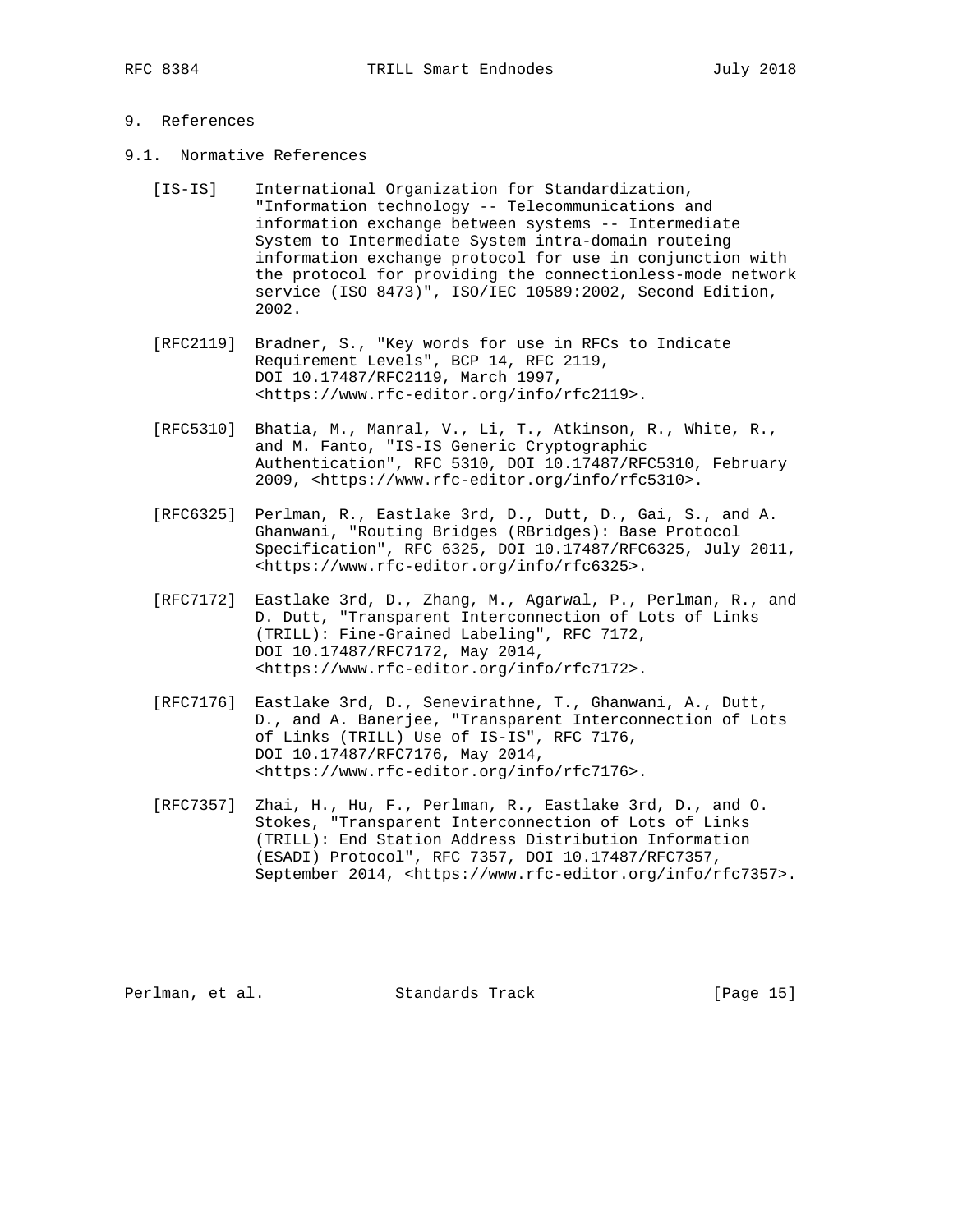- [RFC7780] Eastlake 3rd, D., Zhang, M., Perlman, R., Banerjee, A., Ghanwani, A., and S. Gupta, "Transparent Interconnection of Lots of Links (TRILL): Clarifications, Corrections, and Updates", RFC 7780, DOI 10.17487/RFC7780, February 2016, <https://www.rfc-editor.org/info/rfc7780>.
- [RFC8171] Eastlake 3rd, D., Dunbar, L., Perlman, R., and Y. Li, "Transparent Interconnection of Lots of Links (TRILL): Edge Directory Assistance Mechanisms", RFC 8171, DOI 10.17487/RFC8171, June 2017, <https://www.rfc-editor.org/info/rfc8171>.
- [RFC8174] Leiba, B., "Ambiguity of Uppercase vs Lowercase in RFC 2119 Key Words", BCP 14, RFC 8174, DOI 10.17487/RFC8174, May 2017, <https://www.rfc-editor.org/info/rfc8174>.
- 9.2. Informative References
	- [IEEE802.1AE]

 IEEE, "IEEE Standard for Local and metropolitan area networks -- Media Access Control (MAC) Security", IEEE 802.1AE.

[IEEE802.1X]

 IEEE, "IEEE Standard for Local and metropolitan area networks -- Port-Based Network Access Control", IEEE 802.1X.

- [RFC7067] Dunbar, L., Eastlake 3rd, D., Perlman, R., and I. Gashinsky, "Directory Assistance Problem and High-Level Design Proposal", RFC 7067, DOI 10.17487/RFC7067, November 2013, <https://www.rfc-editor.org/info/rfc7067>.
- [RFC7379] Li, Y., Hao, W., Perlman, R., Hudson, J., and H. Zhai, "Problem Statement and Goals for Active-Active Connection at the Transparent Interconnection of Lots of Links (TRILL) Edge", RFC 7379, DOI 10.17487/RFC7379, October 2014, <https://www.rfc-editor.org/info/rfc7379>.

# Acknowledgements

 The contributions of the following persons are gratefully acknowledged: Mingui Zhang, Weiguo Hao, Linda Dunbar, Kesava Vijaya Krupakaran, and Andrew Qu.

Perlman, et al. Standards Track [Page 16]